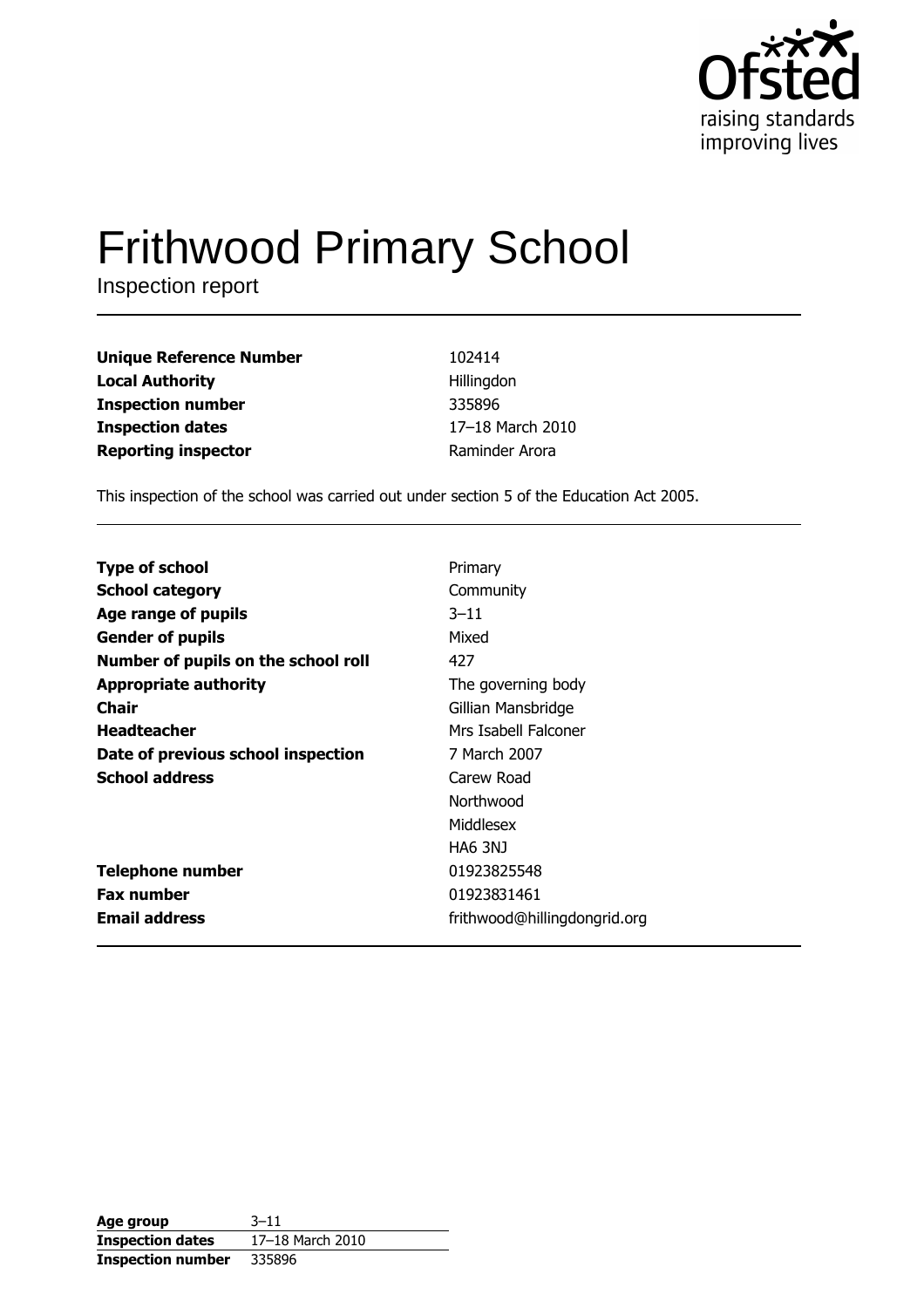The Office for Standards in Education, Children's Services and Skills (Ofsted) regulates and inspects to achieve excellence in the care of children and young people, and in education and skills for learners of all ages. It regulates and inspects childcare and children's social care, and inspects the Children and Family Court Advisory Support Service (Cafcass), schools, colleges, initial teacher training, work-based learning and skills training, adult and community learning, and education and training in prisons and other secure establishments. It rates council children's services, and inspects services for looked after children, safequarding and child protection.

Further copies of this report are obtainable from the school. Under the Education Act 2005, the school must provide a copy of this report free of charge to certain categories of people. A charge not exceeding the full cost of reproduction may be made for any other copies supplied.

If you would like a copy of this document in a different format, such as large print or Braille, please telephone 08456 404045, or email enquiries@ofsted.gov.uk.

You may copy all or parts of this document for non-commercial educational purposes, as long as you give details of the source and date of publication and do not alter the documentation in any way.

Royal Exchange Buildings St Ann's Square Manchester M2 7LA T: 08456 404045 Textphone: 0161 618 8524 E: enquiries@ofsted.gov.uk W: www.ofsted.gov.uk © Crown copyright 2010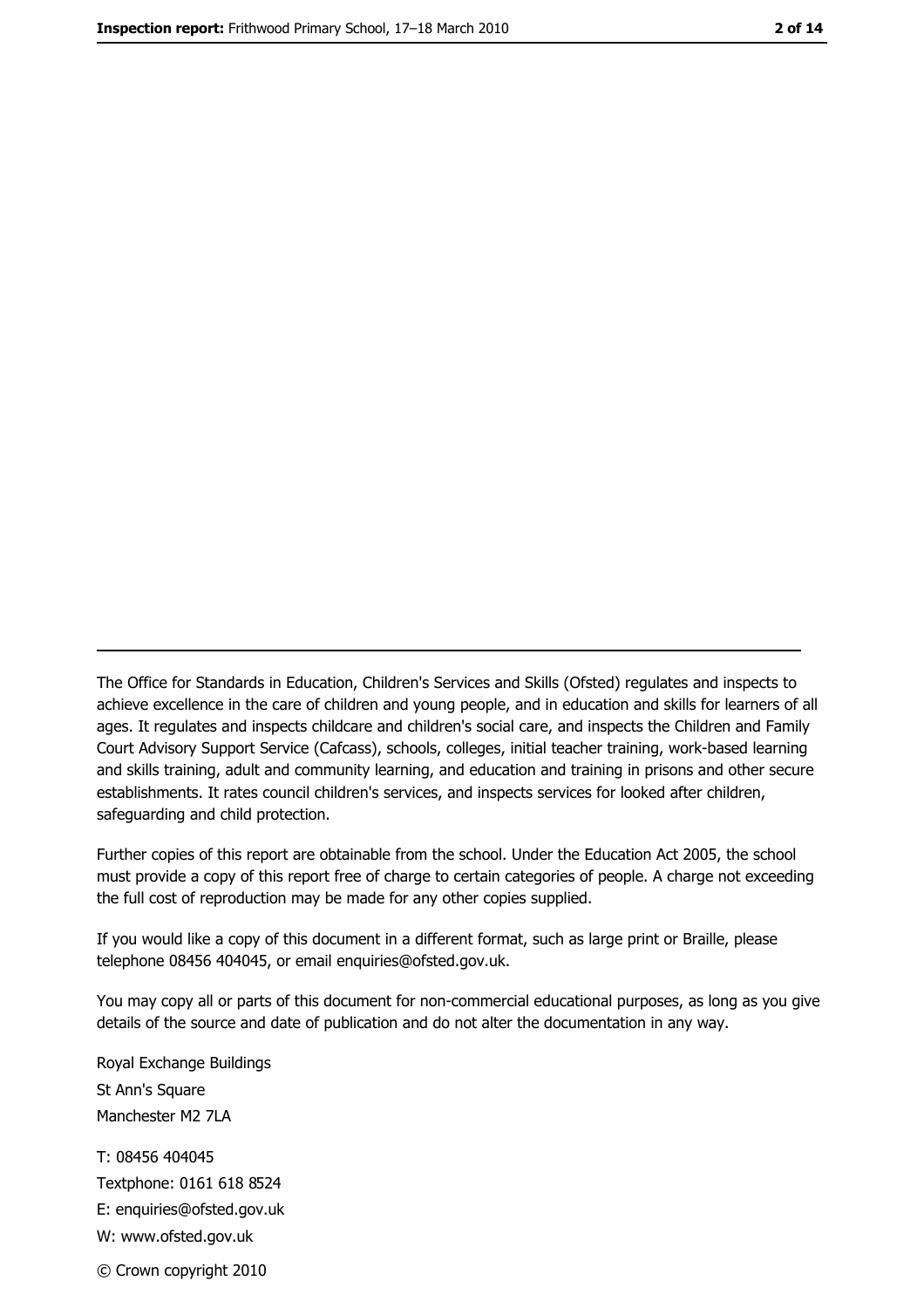# **Introduction**

This inspection was carried out by four additional inspectors. The inspectors visited 18 lessons taught by 16 different staff. They also held meetings with the chair of governors, staff and pupils. They observed the school's work, and looked at pupils' written work, records of their progress, lesson planning, playtime activities and the school's self-evaluation documents, including records of teaching and the main improvement plan. Inspection questionnaires were received from pupils, staff and from 136 parents and carers. The inspection team reviewed many aspects of the school's work. It looked in detail at the following:

- children's levels of skills on entry to the Early Years Foundation Stage and their  $\blacksquare$ progress through Nursery and Reception
- the key factors in pupils' progress in Years 1 to 6 that lead the school to suggest  $\blacksquare$ that learning and progress are good
- the consistency and impact of teaching and how well staff use assessment  $\blacksquare$ information to plan work for pupils, including the quality of marking
- The effectiveness of school leaders, including senior leaders, middle managers and  $\blacksquare$ governors, in promoting higher standards and improved progress by pupils.

# Information about the school

This is a large primary school with a Nursery. It serves a socially and culturally diverse community with high levels of mobility. Around half of the pupils are from White British backgrounds. Amongst the remainder, the largest groups are those from other White backgrounds and those of Indian, African, Pakistani and Caribbean heritage. A much higher than usual proportion of pupils is learning English as an additional language. The proportion of pupils with special educational needs and disabilities, is lower than that found in most schools. The difficulties relate mainly to specific learning, social and emotional or speech and language difficulties. A below average proportion of pupils is eligible for free school meals. Pupils are provided with a breakfast club and an after-school club managed by the school. The school has a healthy schools award and Investors in People accreditation.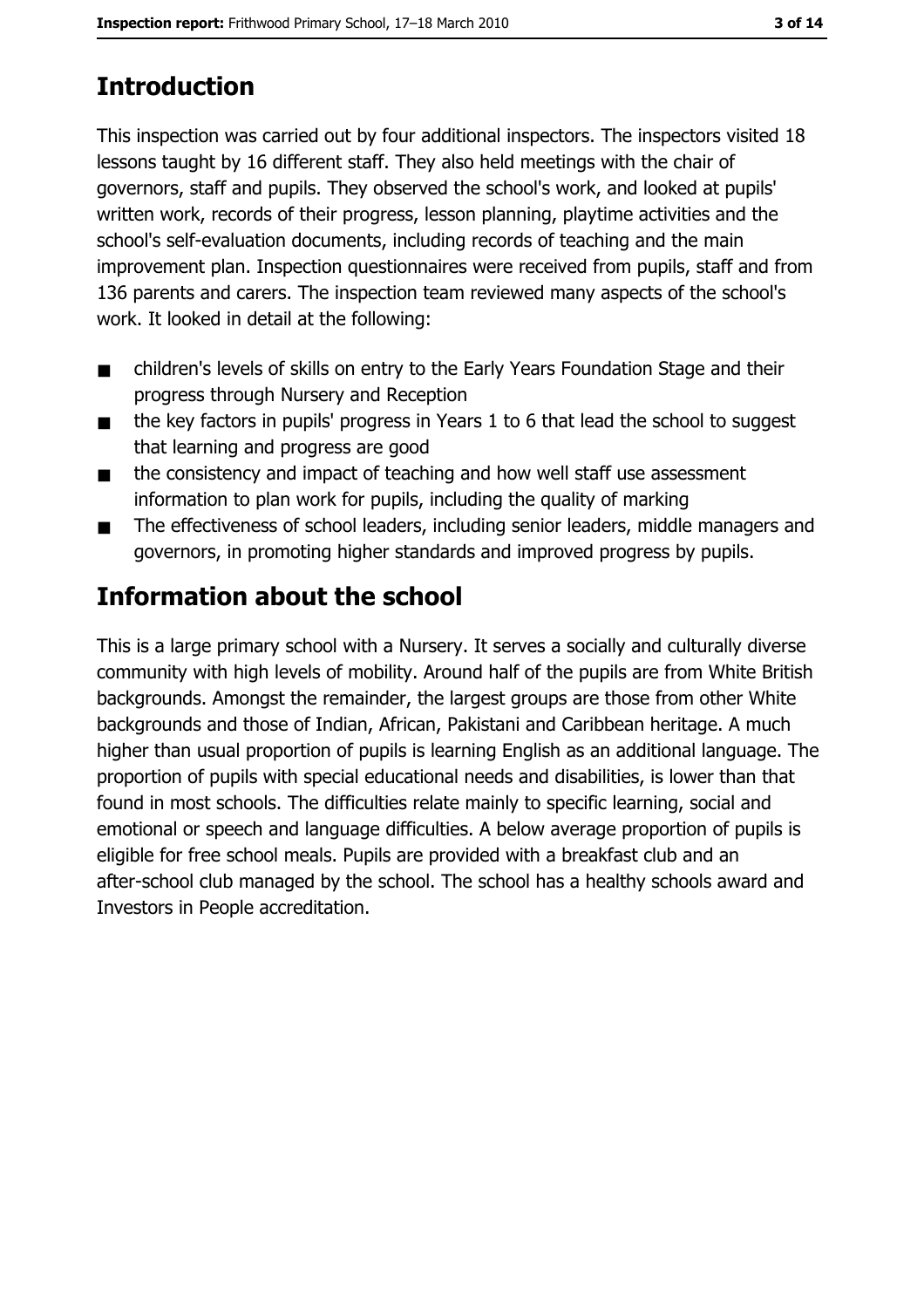# **Inspection judgements**

## Overall effectiveness: how good is the school?

#### The school's capacity for sustained improvement

### **Main findings**

- This school is a happy and welcoming community where all pupils are valued and  $\blacksquare$ make good progress, including some who face particular challenges. Pupils flourish and mature socially and academically within a supportive and caring learning environment. The school is effective in overcoming potential barriers to learning, such as the support provided for pupils who join the school other than at normal times. The outstanding pastoral care and excellent support and quidance systems ensure that all pupils have equal chances to succeed. The vast majority of parents have nothing but praise for the school. One wrote, 'I feel lucky to be part of such a nurturing school.' Pupils are happy, extremely well behaved and hardworking. This has a positive impact on their academic progress. They fully understand how to lead healthy lives and are extremely well aware of how to keep safe and avoid danger. Pupils' spiritual, moral, social and cultural development is outstanding. A striking aspect is the great harmony between pupils and adults from a multitude of ethnic groups. Pupils make a good contribution to the school and local community, for example the 'environment club' that supports the local area. Attendance is average and the figure is adversely affected by a few families taking their children abroad during term time. Pupils' well-developed teamwork skills and a secure grounding in the basic skills stand them in good stead for their future education.
- Pupils' attainment shows a marked improvement in the last three years.  $\blacksquare$ Immediately after the previous inspection in 2007, standards dipped to lower levels compared to the year before. Since then, the school has quickly improved pupils' performance, and caught up with the above average standards. An effective push in raising pupils' performance in mathematics, an issue from the last inspection, has led to improved results in this subject. Pupils' attainment is above average at the end of Year 6. Given their starting points, this represents good achievement. However, school leaders have identified that progress in writing is inconsistent throughout the school and needs to be further accelerated, particularly through providing more opportunities for pupils to write at length when working in other subjects.
- Teaching motivates pupils so that they are keen to learn. When teachers have very  $\blacksquare$ high expectations of what their pupils can achieve, it is noticeable that the pupils readily rise to the challenge. Those with learning difficulties or who are identified as vulnerable make good progress because their needs are carefully identified and extra support organised effectively. Pupils learning English as a new language perform in line with their peers. Teachers and teaching assistants skilfully adapt their methods to support the needs of these pupils. Assessment systems and the

| 2 |
|---|
| י |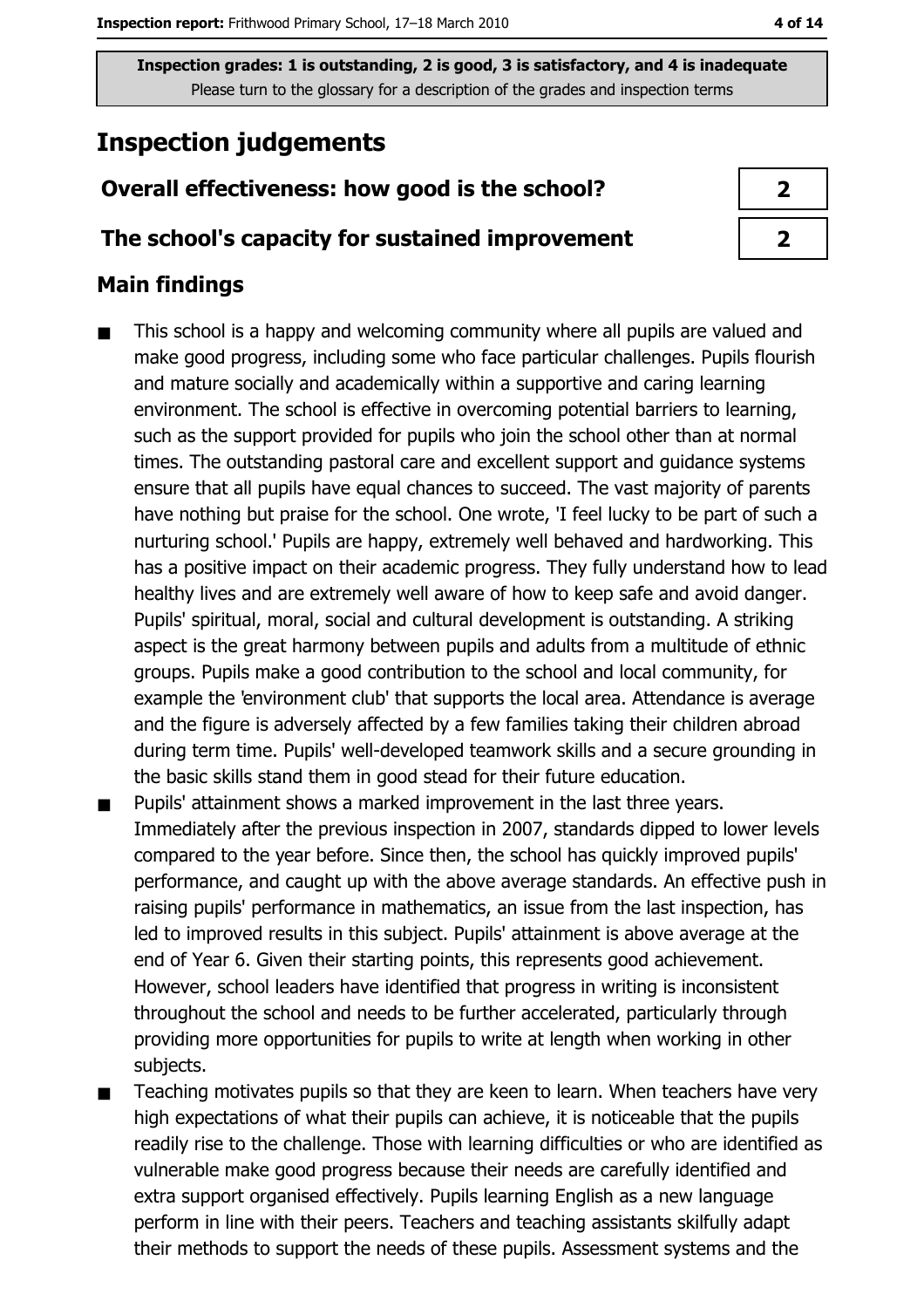tracking of progress have improved greatly. This ensures that teaching is generally well focused on the needs of pupils and that individual learning targets are set. However, there are inconsistencies in how well pupils' learning targets are used, especially when planning and marking their work to ensure that they make good progress.

The very committed leadership team is instrumental in the success of the school.  $\blacksquare$ The end-of-year targets set are challenging and the analysis of pupils' current progress indicates that they are on track to achieve these. School leaders have drawn effectively on a number of beneficial links with local authority and other organisations as part of their successful drive to raise standards. School self-evaluation is good and carefully assesses the impact of interventions and developments. Governors play a formative role in shaping the school's future and successfully monitor the work of the school with a balance of challenge and support. The school's safeguarding procedures, promotion of equal opportunities for all and efforts to achieve successful community cohesion are all good, and the school provides good value for money. The school demonstrates a good capacity for continuous improvement. The successes in tackling, rise in standards and rates of progress show this school's good capacity for continued improvement.

#### What does the school need to do to improve further?

- In lessons, many pupils are articulate, discussing the key ideas with insight and  $\blacksquare$ enthusiasm. They respond well to questioning by giving well-thought-out responses; for example in a mathematics lesson, pupils were able to articulate their thinking about why they selected a particular method to solve the given problem. The teaching in the mathematics sets was particularly good and so, as a result, were the outcomes for most pupils. The standard of pupils' work seen in books and on display is generally above average. Progress in Years 1 and 2 is good, resulting from an effective focus on developing early reading and writing skills and from some outstanding teaching. The staff recognise, however, the need for a continuing focus on writing throughout the school.
- Pupils' relationships and their respect for one another are exemplary. This gives . them the confidence to talk freely with adults in the school about any concerns or worries they may have. They make good contribution to the school community by acting as members of the school council and 'Wow Monitors', supporting the younger and the newly arrived, with enthusiasm. From entertaining the local community with choir singing to supporting charities and forming links in Ghana, pupils are developing a good understanding of their place in the global community. The diversity of cultures and faiths represented across the school is warmly celebrated and promoted. The school has made a concerted successful effort to increase pupils' awareness of other cultures. Pupils interact well with each other and know the difference between right and wrong. Pupils' good response to the adoption of a healthy lifestyle is reflected in the national award gained. They relish the opportunity to take part in a range of sporting activities and understand why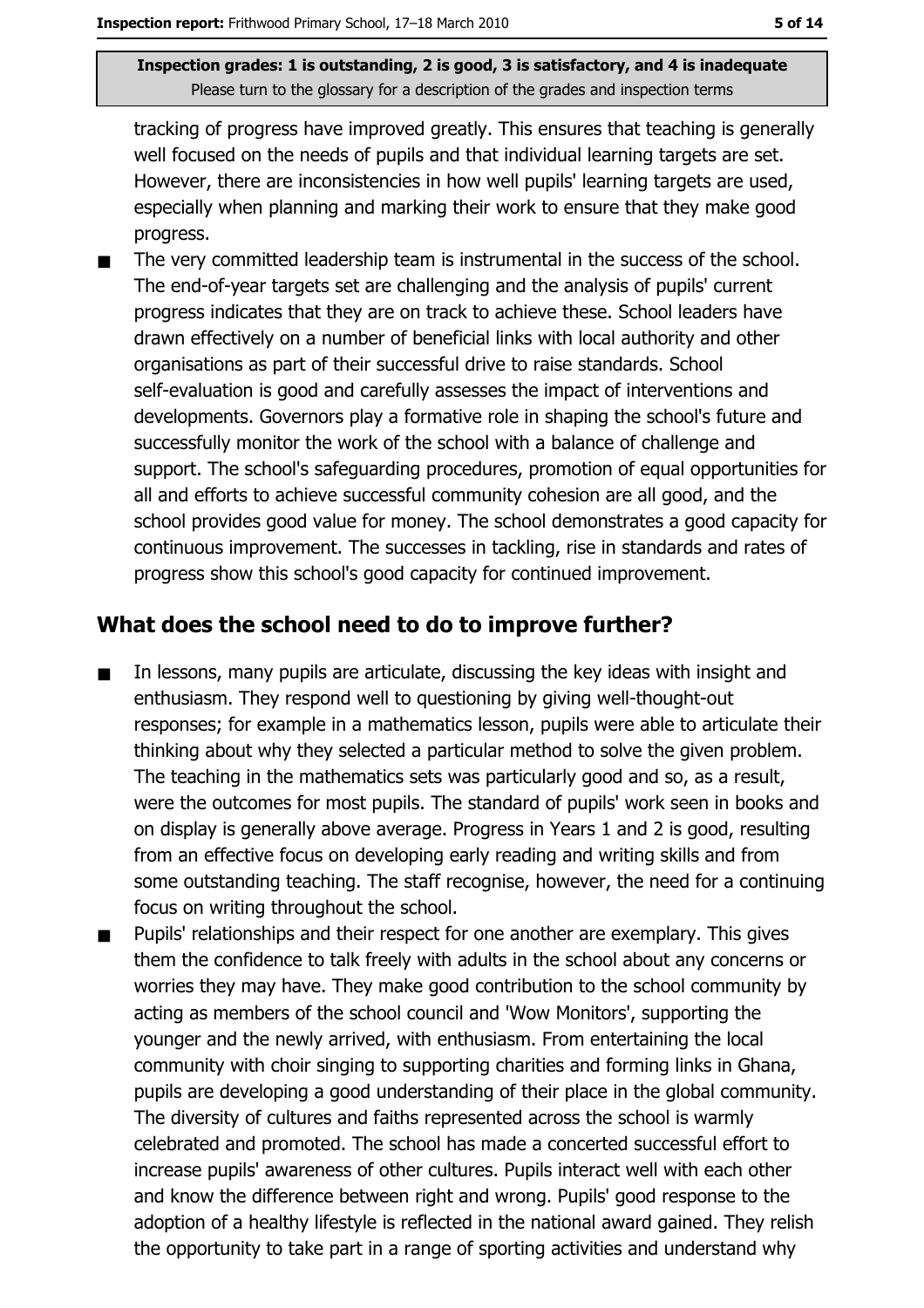the school emphasises the need to eat healthily.

#### **Outcomes for individuals and groups of pupils**

In lessons, many pupils are articulate, discussing the key ideas with insight and enthusiasm. They respond well to questioning by giving well-thought-out responses; for example in a mathematics lesson, pupils were able to articulate their thinking about why they selected a particular method to solve the given problem. The teaching in the mathematics sets was particularly good and so, as a result, were the outcomes for most pupils. The standard of pupils' work seen in books and on display is generally above average. Progress in Years 1 and 2 is good, resulting from an effective focus on developing early reading and writing skills and from some outstanding teaching. The staff recognise, however, the need for a continuing focus on writing throughout the school.

Pupils' relationships and their respect for one another are exemplary. This gives them the confidence to talk freely with adults in the school about any concerns or worries they may have. They make good contribution to the school community by acting as members of the school council and 'Wow Monitors', supporting the younger and the newly arrived, with enthusiasm. From entertaining the local community with choir singing to supporting charities and forming links in Ghana, pupils are developing a good understanding of their place in the global community. The diversity of cultures and faiths represented across the school is warmly celebrated and promoted. The school has made a concerted successful effort to increase pupils' awareness of other cultures. Pupils interact well with each other and know the difference between right and wrong. Pupils' good response to the adoption of a healthy lifestyle is reflected in the national award gained. They relish the opportunity to take part in a range of sporting activities and understand why the school emphasises the need to eat healthily.

| Pupils' achievement and the extent to which they enjoy their learning                                       |   |
|-------------------------------------------------------------------------------------------------------------|---|
| Taking into account:<br>Pupils' attainment <sup>1</sup>                                                     |   |
| The quality of pupils' learning and their progress                                                          | 2 |
| The quality of learning for pupils with special educational needs and/or<br>disabilities and their progress | 2 |
| The extent to which pupils feel safe                                                                        |   |
| <b>Pupils' behaviour</b>                                                                                    |   |

These are the grades for pupils' outcomes

 $\overline{\mathbf{2}}$ 

The grades for attainment and attendance are: 1 is high; 2 is above average; 3 is broadly average; and 4 is low.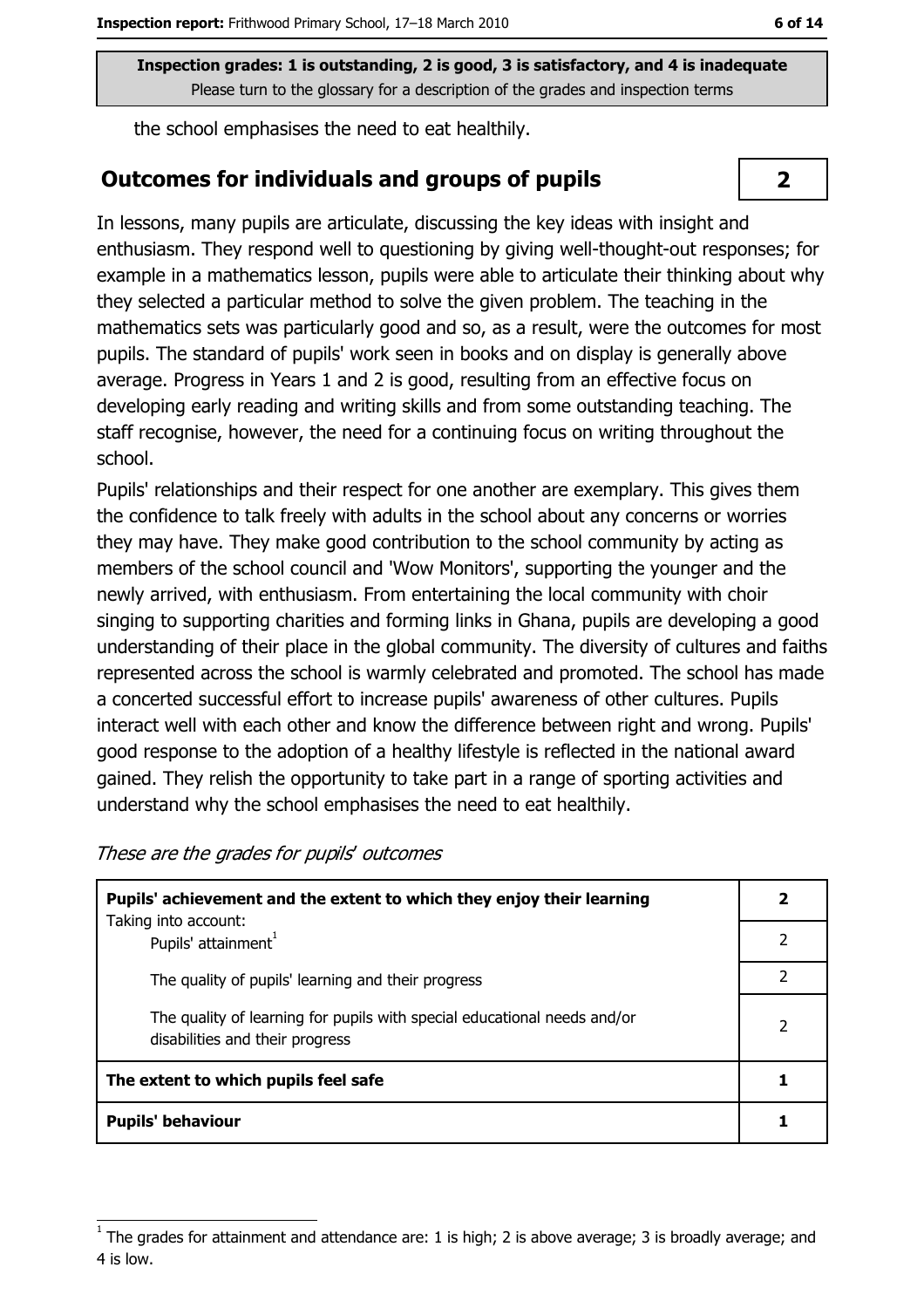| Inspection grades: 1 is outstanding, 2 is good, 3 is satisfactory, and 4 is inadequate<br>Please turn to the glossary for a description of the grades and inspection terms |   |
|----------------------------------------------------------------------------------------------------------------------------------------------------------------------------|---|
| The extent to which pupils adopt healthy lifestyles                                                                                                                        |   |
| The extent to which pupils contribute to the school and wider community                                                                                                    | 2 |
| The extent to which pupils develop workplace and other skills that will<br>contribute to their future economic well-being                                                  | 2 |
| Taking into account:<br>Pupils' attendance <sup>1</sup>                                                                                                                    | 3 |
| The extent of pupils' spiritual, moral, social and cultural development                                                                                                    |   |

# How effective is the provision?

In lessons, pupils of all capabilities acquire new knowledge and skills at a good rate, and this was especially so in the lessons where teaching was outstanding. Pupils with special educational needs and/or disabilities make good progress because their needs are met well by a range of adults and specialist support. Teaching mathematics in ability sets is effectively supporting progress, especially for more able pupils, and this was noted in lessons and pupils' recorded work. The use of assessment data to set appropriate learning targets is established but the targets are not used skilfully enough in planning and marking. Opportunities to write at length and in different subjects are sometimes missed.

All staff play a crucial role in providing outstanding care, guidance and support. They work continuously alongside parents and carers to improve their children's achievements. Pupils happily turn to another adult when they have a problem. The success of vulnerable pupils is the result of carefully matched individual learning programmes.

The well-designed curriculum motivates all pupils and engages them well, because efforts are made to match pupils' aptitudes and interests. It provides well for the creative arts and sport, and reflects the cultural backgrounds of pupils. Many pupils take advantage of the good range of clubs, visits and visitors that make learning meaningful. Information and communication technology is well integrated into school's work and efforts are being made towards establishing more creative links across other subjects. The school's well-organised breakfast and after-school clubs are much enjoyed by pupils who regularly attend these.

| The quality of teaching                                                                                    |   |
|------------------------------------------------------------------------------------------------------------|---|
| Taking into account:<br>The use of assessment to support learning                                          |   |
| The extent to which the curriculum meets pupils' needs, including, where<br>relevant, through partnerships | 2 |
| The effectiveness of care, guidance and support                                                            |   |

These are the grades for the quality of provision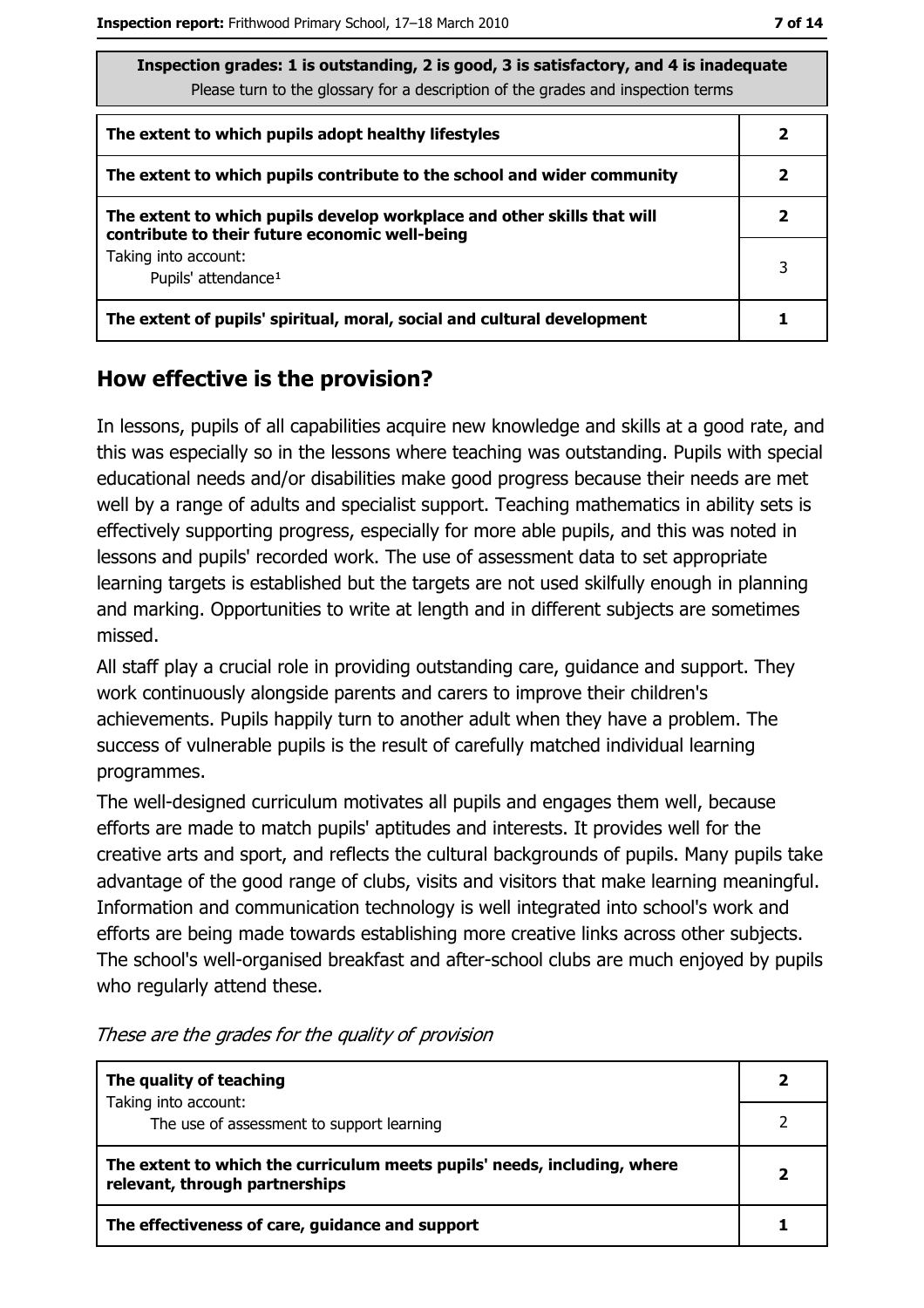#### How effective are leadership and management?

The headteacher, ably supported by the deputy headteacher, has been successful in creating an inclusive harmonious community where any discrimination is effectively tackled. Senior leaders are passionate about wanting the school to be successful and they work effectively as a unified team. All staff are well involved and have a clear view of the school's strengths and weaknesses. The school development plan is an effective document that has correctly identified the priorities which help to drive the school forward. Monitoring of teaching and learning is thorough and regularly supported through professional development opportunities gained through Investors in People accreditation and active partnerships with other schools and training institutions.

The governors have good systems to review standards and provision. They know the school well and their range of expertise enables them not only to give good support but also ask challenging questions if necessary. Safeguarding arrangements were rigorously applied by all at the time of the inspection and are regularly reviewed. The school effectively promotes community cohesion at the local, national and international level, exemplified by its effective links with a school in Argentina.

| The effectiveness of leadership and management in embedding ambition and<br>driving improvement                                                                     | $\overline{\mathbf{2}}$ |
|---------------------------------------------------------------------------------------------------------------------------------------------------------------------|-------------------------|
| Taking into account:<br>The leadership and management of teaching and learning                                                                                      | 2                       |
| The effectiveness of the governing body in challenging and supporting the<br>school so that weaknesses are tackled decisively and statutory responsibilities<br>met | $\overline{2}$          |
| The effectiveness of the school's engagement with parents and carers                                                                                                | $\overline{\mathbf{2}}$ |
| The effectiveness of partnerships in promoting learning and well-being                                                                                              | 2                       |
| The effectiveness with which the school promotes equality of opportunity and<br>tackles discrimination                                                              | $\overline{2}$          |
| The effectiveness of safeguarding procedures                                                                                                                        | $\overline{\mathbf{2}}$ |
| The effectiveness with which the school promotes community cohesion                                                                                                 | $\overline{2}$          |
| The effectiveness with which the school deploys resources to achieve<br>value for money                                                                             | 2                       |

#### These are the grades for leadership and management

# **Early Years Foundation Stage**

Children enter the Early Years Foundation Stage with skills and understanding that are broadly average, but vary from year to year, particularly in the areas of personal, social and emotional and language and communication skills. As a result of the consistently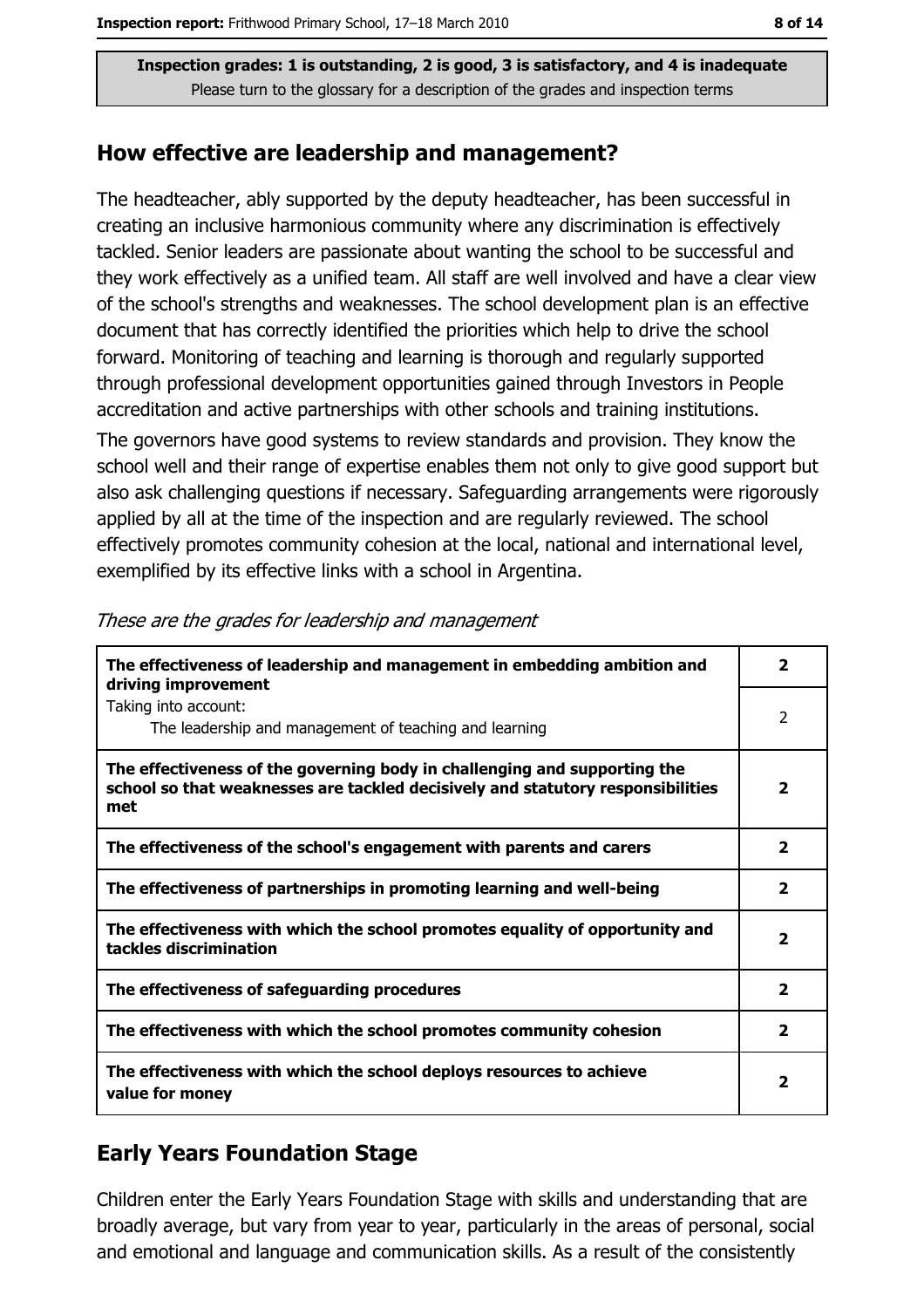good teaching, most children make good progress relative to their starting points in all areas of learning. By the end of the Reception classes, most children have acquired the majority of the early learning goals. They are particularly successful in improving their skills in reading and writing, through a well-planned programme for teaching sounds and letters. Many become confident speakers and gain in their self-esteem, which effectively supports their learning and progress.. Good use is made of the outdoor areas to extend the children's play and learning. Exciting resources motivate children to use their initiative and imagination in play. This was noted in the Nursery when children were fully engaged and enjoying playing with malleable materials.

The children behave well and demonstrate good levels of independence in learning. There is a good balance between teacher-led and child-initiated activities. All necessary policies, records and procedures are in place and are checked to ensure children's safety and welfare. Children have full confidence in the adults who work with them. They are well cared for in a safe and stimulating learning environment.

However, opportunities are sometimes missed to encourage children to take more care of play equipment, to tidy things away and to be more aware of the safety issues involved.

Leadership and management are good. The staff work collaboratively as a reflective team, keen to provide the best for the children. The children are happy and eager to take part in all that is offered. There are frequent and regular assessments of how children are doing, and this information is used effectively to plan work that is well matched to the needs of individuals.

| <b>Overall effectiveness of the Early Years Foundation Stage</b>                             | $\mathbf{2}$   |
|----------------------------------------------------------------------------------------------|----------------|
| Taking into account:<br>Outcomes for children in the Early Years Foundation Stage            |                |
| The quality of provision in the Early Years Foundation Stage                                 |                |
| The effectiveness of leadership and management of the Early Years<br><b>Foundation Stage</b> | $\overline{2}$ |

These are the grades for the Early Years Foundation Stage

# **Views of parents and carers**

The majority of parents and carers have overwhelmingly positive views of the school. Parents are particularly pleased with the caring, friendly and welcoming ethos. Evidence from the inspection supports parents' and carers' views that children enjoy school immensely, and the care for their safety is extremely good. Many wrote to the inspectors to describe how happy they are with the school. Very few parents have any concerns. One parent's comment is echoed by many: 'All staff are genuinely interested in children's well-being and academic progress.' Inspectors agree with parents' views of the school.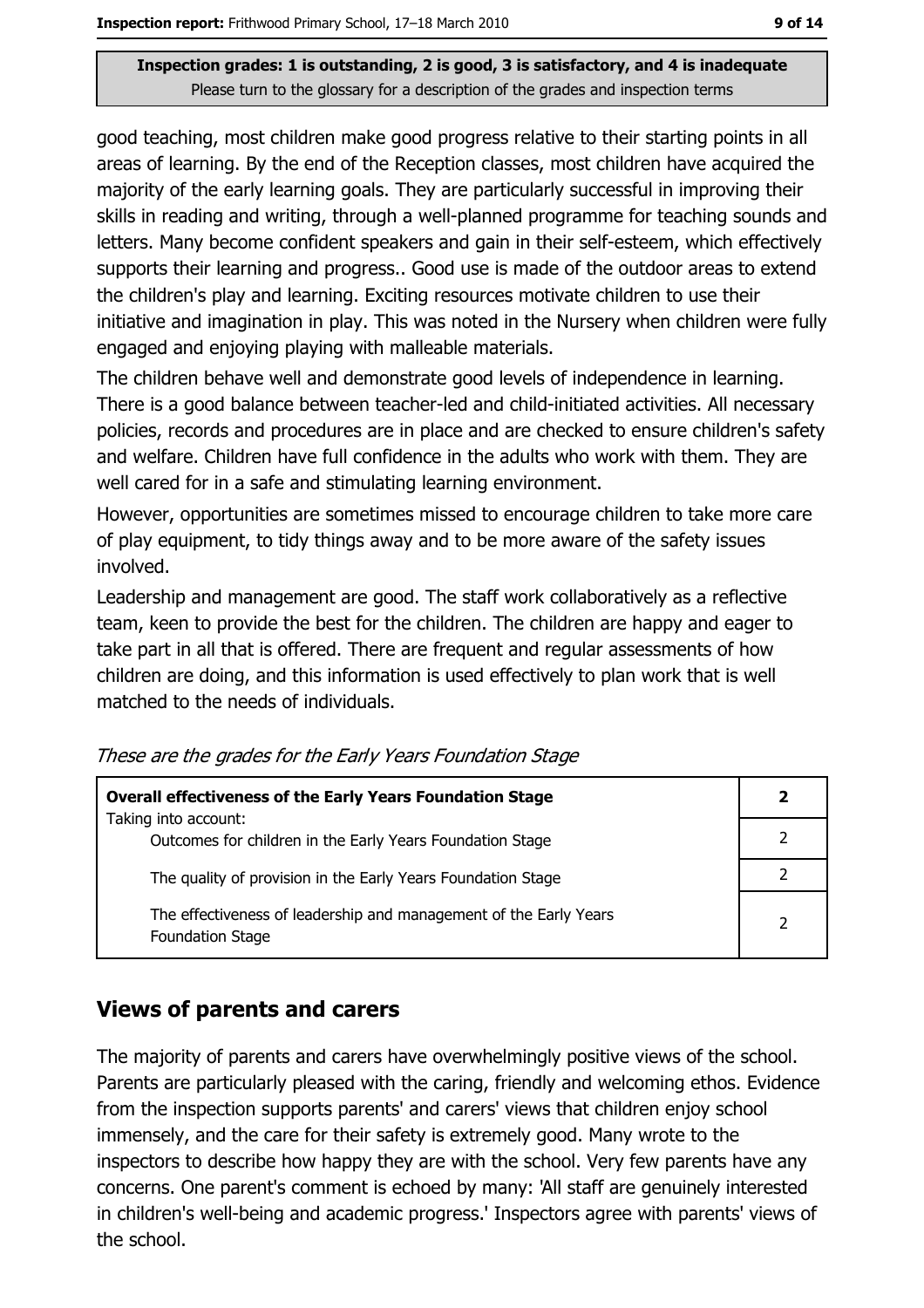# Responses from parents and carers to Ofsted's questionnaire

Ofsted invited all the registered parents and carers of pupils registered at Frithwood Primary School to complete a questionnaire about their views of the school.

In the questionnaire, parents and carers were asked to record how strongly they agreed with 13 statements about the school.

| <b>Statements</b>                                                                                                                                                                                                                                       | <b>Strongly</b><br><b>Agree</b> |               |              | <b>Agree</b>  |                | <b>Disagree</b> |              | <b>Strongly</b><br>disagree |
|---------------------------------------------------------------------------------------------------------------------------------------------------------------------------------------------------------------------------------------------------------|---------------------------------|---------------|--------------|---------------|----------------|-----------------|--------------|-----------------------------|
|                                                                                                                                                                                                                                                         | <b>Total</b>                    | $\frac{1}{2}$ | <b>Total</b> | $\frac{0}{0}$ | <b>Total</b>   | $\frac{1}{2}$   | <b>Total</b> | $\frac{1}{2}$               |
| My child enjoys school                                                                                                                                                                                                                                  | 92                              | 68            | 42           | 31            | $\mathbf 0$    | 0               | 0            | $\mathbf 0$                 |
| The school keeps my child<br>safe                                                                                                                                                                                                                       | 104                             | 76            | 31           | 23            | 1              | 1               | 0            | $\mathbf 0$                 |
| The school informs me<br>about my child's progress                                                                                                                                                                                                      | 80                              | 59            | 54           | 40            | $\overline{2}$ | $\mathbf{1}$    | 0            | 0                           |
| My child is making enough<br>progress at this school                                                                                                                                                                                                    | 75                              | 55            | 55           | 40            | $\overline{4}$ | 4               | 0            | 0                           |
| The teaching is good at this<br>school                                                                                                                                                                                                                  | 85                              | 63            | 47           | 35            | $\mathbf{1}$   | 1               | 0            | $\mathbf 0$                 |
| The school helps me to<br>support my child's learning                                                                                                                                                                                                   | 77                              | 57            | 57           | 42            | $\mathbf{1}$   | $\mathbf{1}$    | 0            | 0                           |
| The school helps my child to<br>have a healthy lifestyle                                                                                                                                                                                                | 77                              | 57            | 55           | 40            | $\mathbf 0$    | 0               | $\mathbf 0$  | $\mathbf 0$                 |
| The school makes sure that<br>my child is well prepared for<br>the future (for example<br>changing year group,<br>changing school, and for<br>children who are finishing<br>school, entering further or<br>higher education, or<br>entering employment) | 66                              | 49            | 56           | 41            | $\overline{4}$ | 3               | $\mathbf 0$  | $\mathbf 0$                 |
| The school meets my child's<br>particular needs                                                                                                                                                                                                         | 75                              | 55            | 50           | 38            | 4              | 3               | $\Omega$     | $\mathbf 0$                 |
| The school deals effectively<br>with unacceptable behaviour                                                                                                                                                                                             | 62                              | 46            | 66           | 49            | 3              | $\overline{2}$  | $\mathbf{1}$ | $\mathbf{1}$                |
| The school takes account of<br>my suggestions and<br>concerns                                                                                                                                                                                           | 65                              | 48            | 63           | 45            | $\overline{4}$ | 3               | $\mathbf{1}$ | $\mathbf{1}$                |
| The school is led and<br>managed effectively                                                                                                                                                                                                            | 94                              | 69            | 39           | 29            | $\mathbf 0$    | $\mathbf 0$     | $\mathbf{1}$ | $\mathbf{1}$                |
| Overall, I am happy with my<br>child's experience at this<br>school                                                                                                                                                                                     | 100                             | 74            | 34           | 25            | $\mathbf 0$    | 0               | $\mathbf{1}$ | $\mathbf{1}$                |

The table above summarises the responses that parents and carers made to each statement. The percentages indicate the proportion of parents and carers giving that response out of the total number of completed questionnaires. Where one or more parents and carers chose not to answer a particular question, the percentages will not add up to 100%.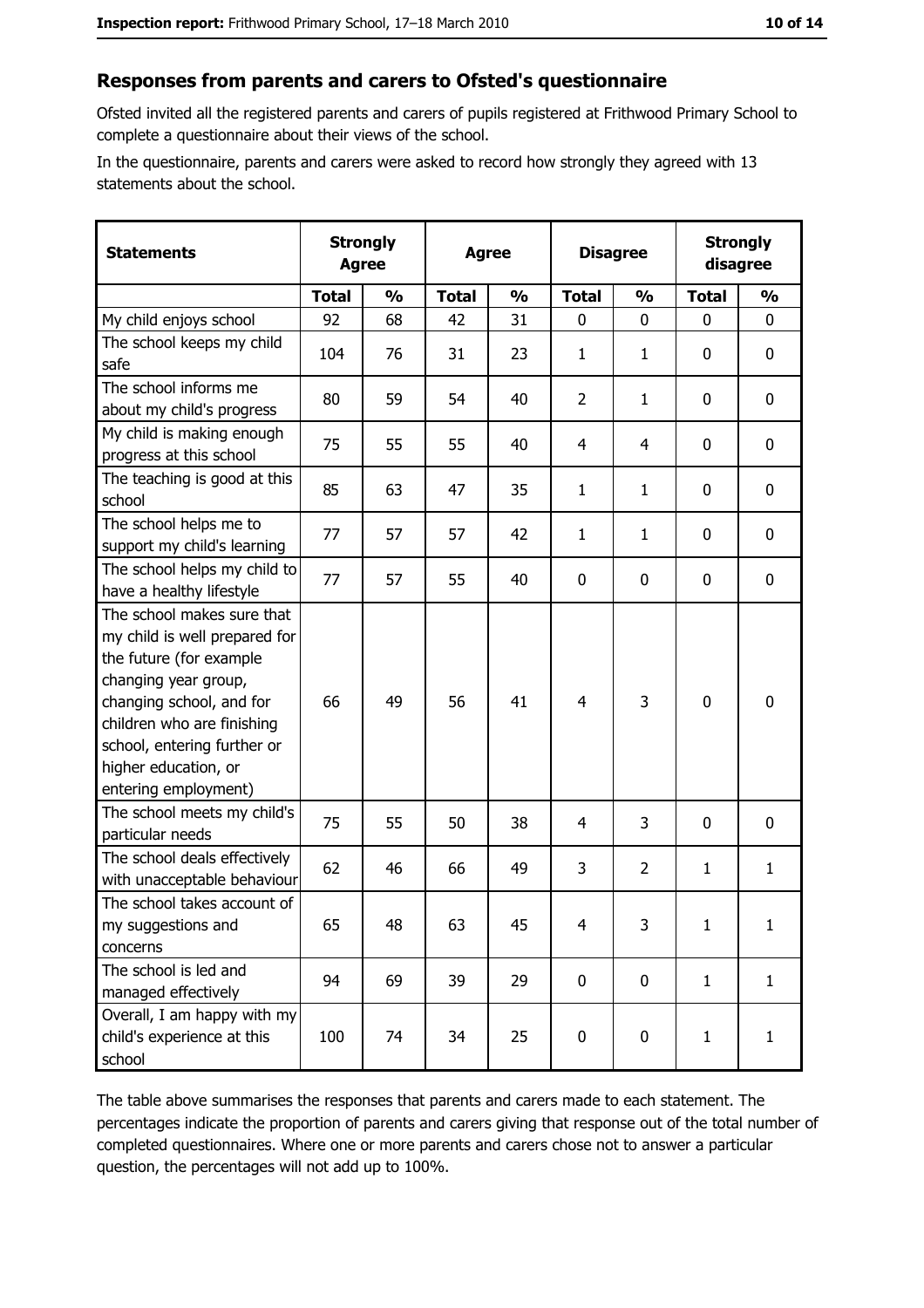# Glossary

| Grade   | <b>Judgement</b> | <b>Description</b>                                                                                                                                                                                                               |
|---------|------------------|----------------------------------------------------------------------------------------------------------------------------------------------------------------------------------------------------------------------------------|
| Grade 1 | Outstanding      | These features are highly effective. An oustanding<br>school provides exceptionally well for its pupils' needs.                                                                                                                  |
| Grade 2 | Good             | These are very positive features of a school. A school<br>that is good is serving its pupils well.                                                                                                                               |
| Grade 3 | Satisfactory     | These features are of reasonable quality. A satisfactory<br>school is providing adequately for its pupils.                                                                                                                       |
| Grade 4 | Inadequate       | These features are not of an acceptable standard. An<br>inadequate school needs to make significant<br>improvement in order to meet the needs of its pupils.<br>Ofsted inspectors will make further visits until it<br>improves. |

# What inspection judgements mean

## Overall effectiveness of schools inspected between September 2007 and July 2008

|                       | Overall effectiveness judgement (percentage of<br>schools) |      |                     |                   |  |
|-----------------------|------------------------------------------------------------|------|---------------------|-------------------|--|
| <b>Type of school</b> | Outstanding                                                | Good | <b>Satisfactory</b> | <b>Inadequate</b> |  |
| Nursery schools       | 39                                                         | 58   | 3                   | 0                 |  |
| Primary schools       | 13                                                         | 50   | 33                  | 4                 |  |
| Secondary schools     | 17                                                         | 40   | 34                  | 9                 |  |
| Sixth forms           | 18                                                         | 43   | 37                  | $\overline{2}$    |  |
| Special schools       | 26                                                         | 54   | 18                  | $\overline{2}$    |  |
| Pupil referral units  | 7                                                          | 55   | 30                  | 7                 |  |
| All schools           | 15                                                         | 49   | 32                  | 5                 |  |

New school inspection arrangements were introduced on 1 September 2009. This means that inspectors now make some additional judgements that were not made previously.

The data in the table above were reported in The Annual Report of Her Majesty's Chief Inspector of Education, Children's Services and Skills 2007/08.

Percentages are rounded and do not always add exactly to 100. Secondary school figures include those that have sixth forms, and sixth form figures include only the data specifically for sixth form inspection judgements.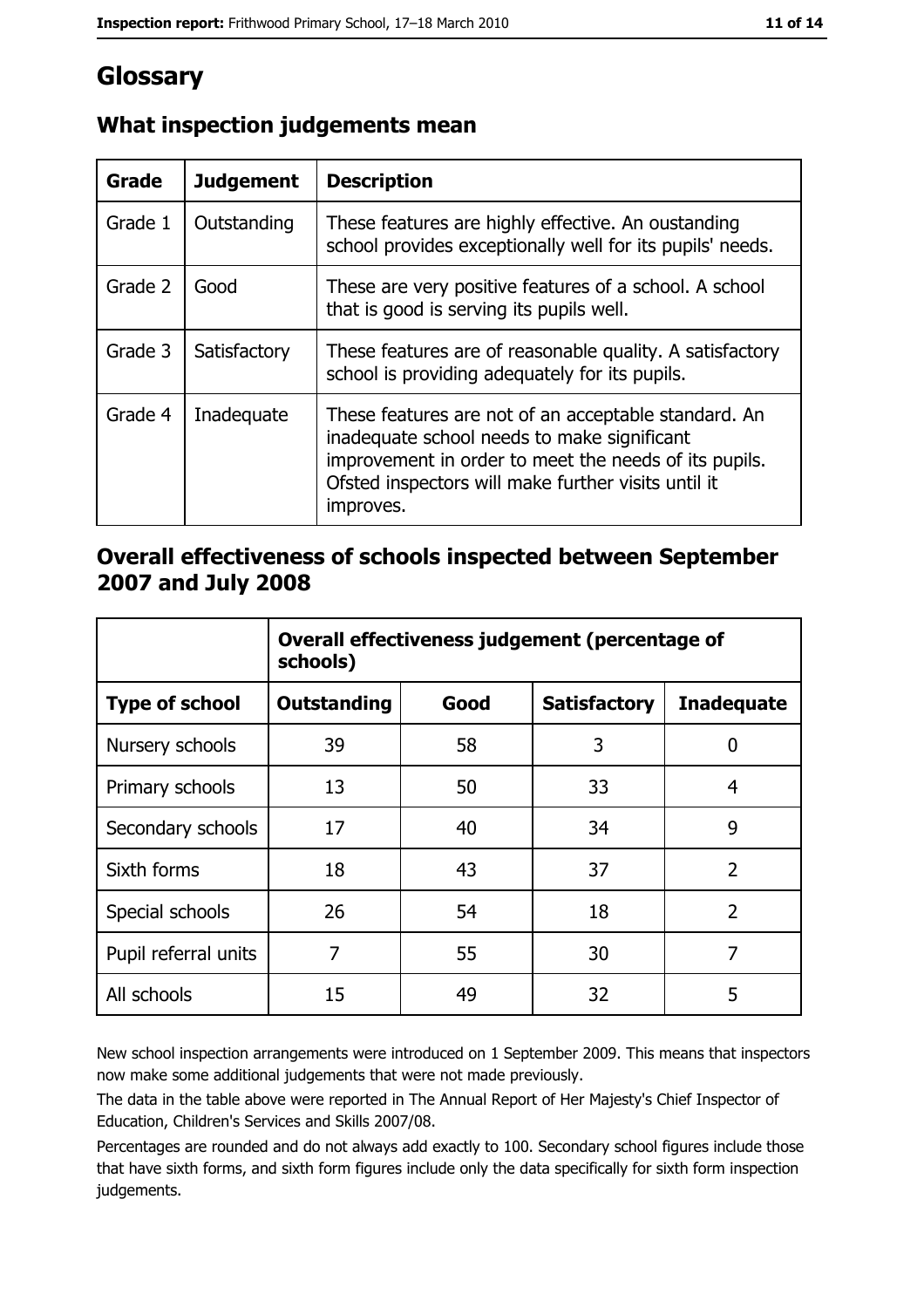# **Common terminology used by inspectors**

| Achievement:                  | the progress and success of a pupil in<br>their learning, development or training.                                                                                                                                                                                                                           |
|-------------------------------|--------------------------------------------------------------------------------------------------------------------------------------------------------------------------------------------------------------------------------------------------------------------------------------------------------------|
| Attainment:                   | the standard of the pupils' work shown by<br>test and examination results and in<br>lessons.                                                                                                                                                                                                                 |
| Capacity to improve:          | the proven ability of the school to<br>continue improving. Inspectors base this<br>judgement on what the school has<br>accomplished so far and on the quality of<br>its systems to maintain improvement.                                                                                                     |
| Leadership and management:    | the contribution of all the staff with<br>responsibilities, not just the headteacher,<br>to identifying priorities, directing and<br>motivating staff and running the school.                                                                                                                                |
| Learning:                     | how well pupils acquire knowledge,<br>develop their understanding, learn and<br>practise skills and are developing their<br>competence as learners.                                                                                                                                                          |
| <b>Overall effectiveness:</b> | inspectors form a judgement on a school's<br>overall effectiveness based on the findings<br>from their inspection of the school. The<br>following judgements, in particular,<br>influence what the overall effectiveness<br>judgement will be.                                                               |
|                               | The school's capacity for sustained<br>improvement.<br>Outcomes for individuals and groups<br>of pupils.<br>The quality of teaching.<br>The extent to which the curriculum<br>meets pupil's needs, including where<br>relevant, through partnerships.<br>The effectiveness of care, guidance<br>and support. |
| Progress:                     | the rate at which pupils are learning in<br>lessons and over longer periods of time. It<br>is often measured by comparing the<br>pupils' attainment at the end of a key<br>stage with their attainment when they<br>started.                                                                                 |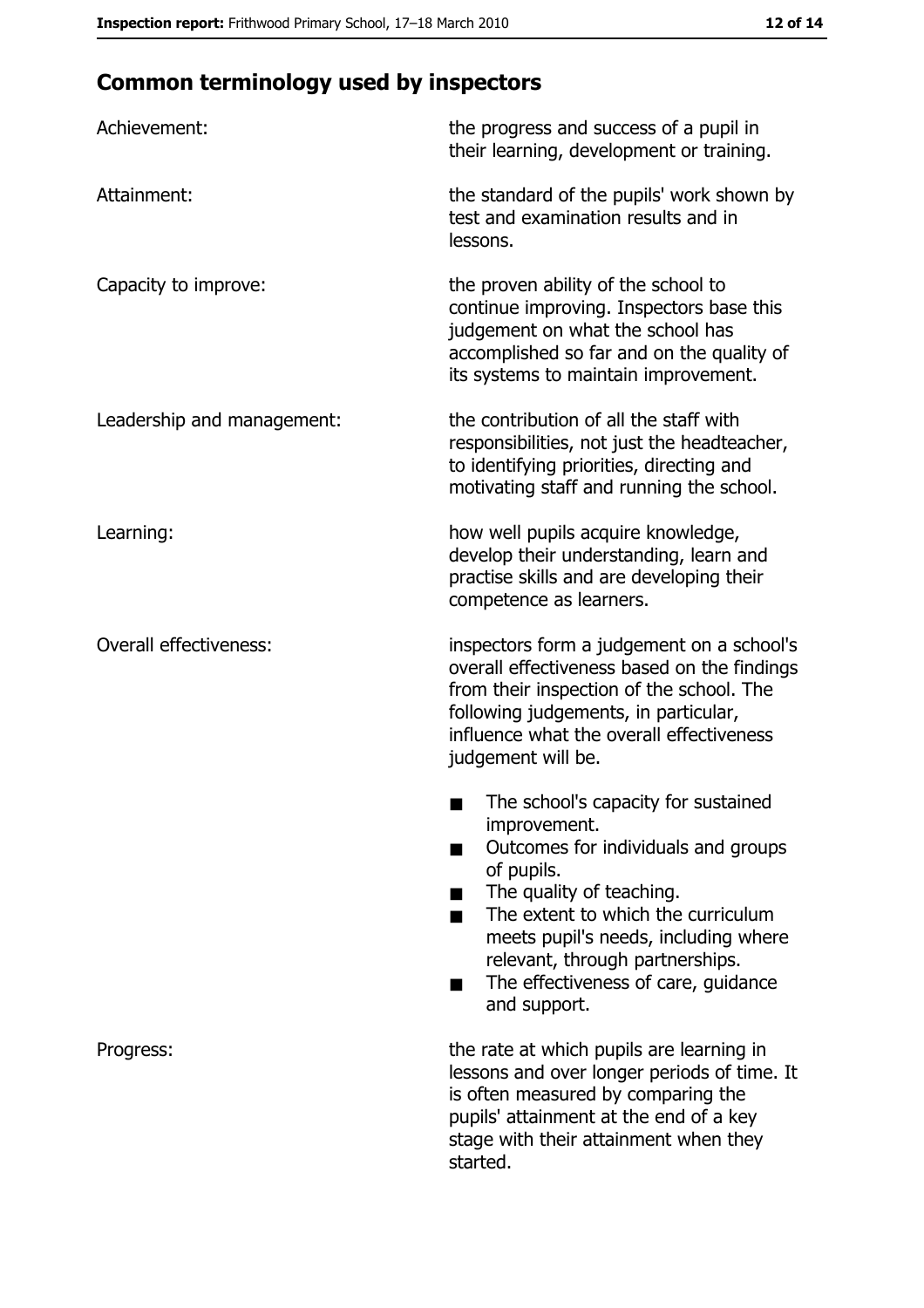This letter is provided for the school, parents and carers to share with their children. It describes Ofsted's main findings from the inspection of their school.



19 March 2010

**Dear Pupils** 

#### Inspection of Frithwood Primary School, Northwood HA6 3NJ

Thank you very much for your very friendly welcome and for helping us when we visited your school recently. We enjoyed talking to you and were really pleased to hear how excited and proud you are about your school. Frithwood Primary is a good school. These are the best things about your school:

- You behave extremely well and we know you enjoy being at school very much  $\blacksquare$ because you and your parents told us this.
- You have an excellent understanding of how to keep yourselves safe.  $\blacksquare$
- You are keen to learn and get on well with each other.
- Most pupils have achieved well by the time they leave the school.  $\blacksquare$
- You support the school and local community well.  $\blacksquare$
- You are developing a very good understanding of those who live in communities  $\blacksquare$ that are different from your own.
- You enjoy immensely the interesting activities your teachers plan for you.  $\blacksquare$
- All the staff and governors are working together with your headteacher to make the  $\blacksquare$ school as good as possible.

To become even better, we have asked the school to make sure that you attend school regularly and do even better, particularly in writing. We have asked your teachers to make better use of your learning targets in planning lessons and marking your work, so that you know how well you are doing and what to do next to improve. We have also asked them to give you more opportunities for extended writing in other subjects.

You can help by continuing to work hard and by coming to school every day.

Finally, we would like to thank you once again for your help and wish you well for the future.

Yours sincerely

Raminder Arora

Lead Inspector